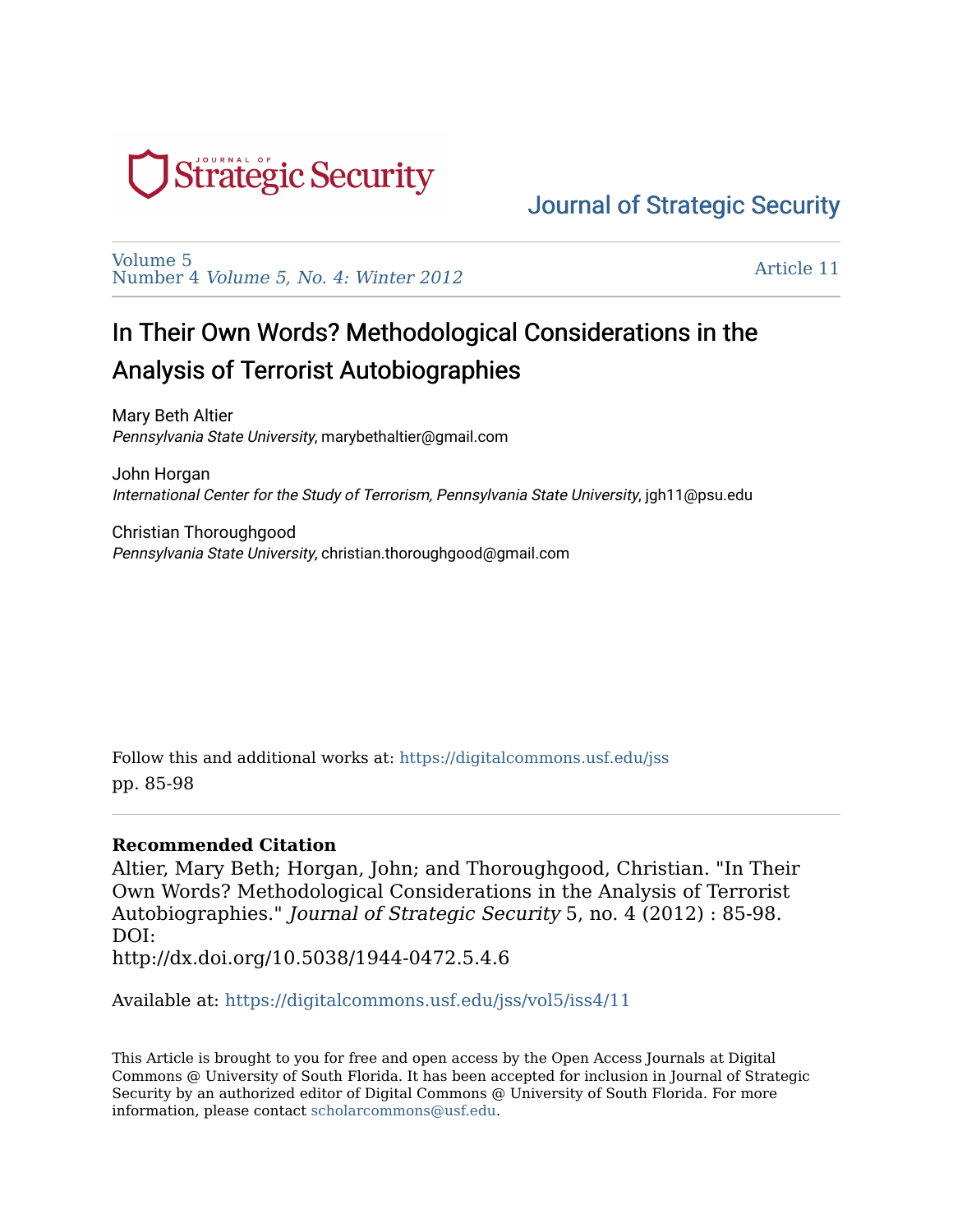#### Abstract

Despite the growth of terrorism literature in the aftermath of the 9/11 attacks, there remain several methodological challenges to studying certain aspects of terrorism. This is perhaps most evident in attempts to uncover the attitudes, motivations, and intentions of individuals engaged in violent extremism and how they are sometimes expressed in problematic behavior. Such challenges invariably stem from the fact that terrorists and the organizations to which they belong represent clandestine populations engaged in illegal activity. Unsurprisingly, these qualities make it difficult for the researcher to identify and locate willing subjects of study—let alone a representative sample. In this research note, we suggest the systematic analysis of terrorist autobiographies offers a promising means of investigating difficult-to-study areas of terrorism-related phenomena. Investigation of autobiographical accounts not only offers additional data points for the study of individual psychological issues, but also provides valuable perspectives on the internal structures, processes, and dynamics of terrorist organizations more broadly. Moreover, given most autobiographies cover critical events and personal experiences across the life course, they provide a unique lens into how terrorists perceive their world and insight into their decision-making processes. We support our advocacy of this approach by highlighting its methodological strengths and shortcomings.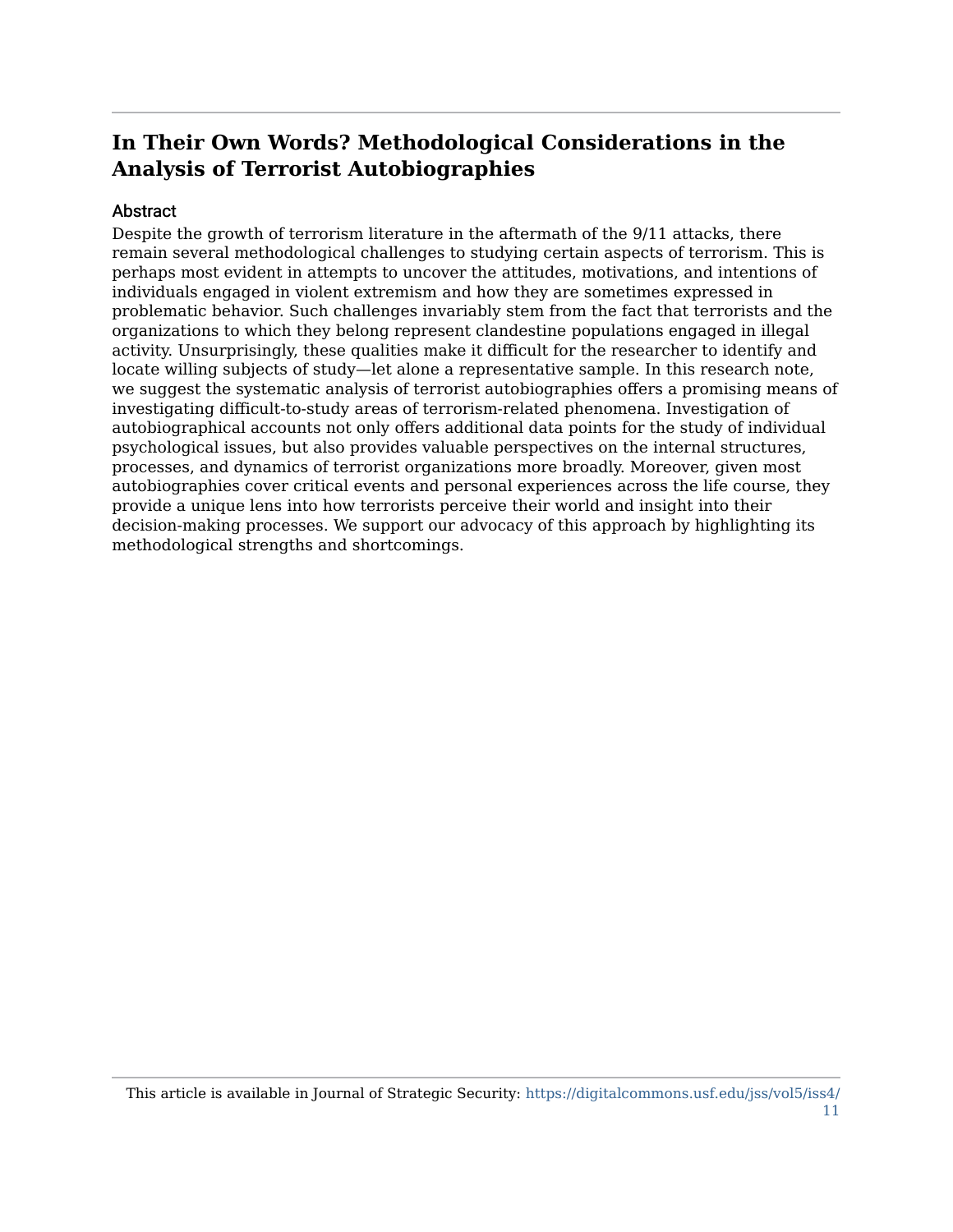Journal of Strategic Security Volume 5 Issue 4 2012, pp. 85-98 DOI: 10.5038/1944-0472.5.4.6



# **In Their Own Words? Methodological Considerations in the Analysis of Terrorist Autobiographies**

**Mary Beth Altier, John Horgan, and Christian Thoroughgood**<sup>1</sup> *International Center for the Study of Terrorism, The Pennsylvania State University*

#### Abstract

Despite the growth of terrorism literature in the aftermath of the 9/11 attacks, there remain several methodological challenges to studying certain aspects of terrorism. This is perhaps most evident in attempts to uncover the attitudes, motivations, and intentions of individuals engaged in violent extremism and how they are sometimes expressed in problematic behavior. Such challenges invariably stem from the fact that terrorists and the organizations to which they belong represent clandestine populations engaged in illegal activity. Unsurprisingly, these qualities make it difficult for the researcher to identify and locate willing subjects of study—let alone a representative sample. In this research note, we suggest the systematic analysis of terrorist autobiographies offers a promising means of investigating difficult-to-study areas of terrorism-related phenomena. Investigation of autobiographical accounts not only offers additional data points for the study of individual psychological issues, but also provides valuable perspectives on the internal structures, processes, and dynamics of terrorist organizations more broadly. Moreover, given most autobiographies cover critical events and personal experiences across the life course, they provide a unique lens into how terrorists perceive their world and insight into their decision-making processes. We support our advocacy of this approach by highlighting its methodological strengths and shortcomings.

Journal of Strategic Security (c) 2012 ISSN: 1944-0464 eISSN: 1944-0472 85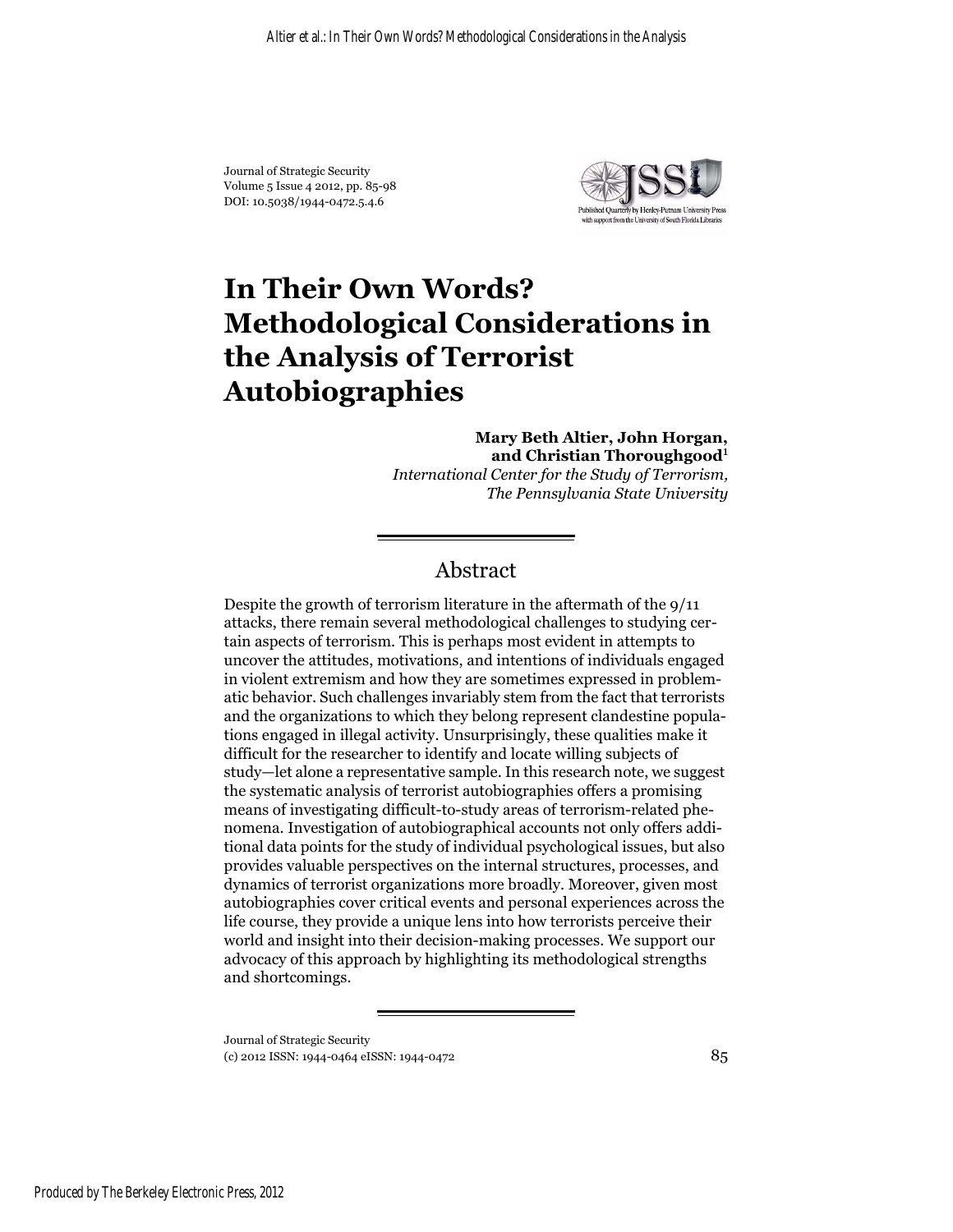#### Introduction

Terrorism scholars face critical methodological challenges with respect to the sensitive and often clandestine populations they seek to study. As Leiken and Brooke explained, the covert, underground status of terrorists presents tremendous obstacles to objective forms of open-source data collection, given terrorists are, by necessity, secretive about their operations, personal details, and membership.2 The same is true of terrorist organizations especially with regard to their internal structure, processes, and group dynamics. Attempting to provide reliable answers to such basic questions as "how do people become involved in, or walk away from, terrorism?" pose significant challenges. Even former terrorists, much like those still engaged, may not want to be detected, much less approached for an interview by researchers eager to confirm or disprove their hypotheses about the role of certain factors and psychological processes in the development (or unraveling) of the terrorist career. This is especially likely to be the case for those individuals the full extent of whose prior involvement in terrorism still remains unknown to law enforcement or the general public. Representative samples of former participants can be exceptionally difficult to access, let alone procure for participation in research.

One readily available avenue for research, however, remains conspicuous by its absence of exploitation. The autobiographies of former terrorists, we argue, represent one potentially useful source of data, which, up until now, have received relatively little systematic investigation from scholars of terrorism.3 In this research note, we argue that the systematic analysis of the text contained in these autobiographies provides an important and potentially useful approach for certain aspects of terrorism research. The careful qualitative analysis of these texts provides valuable insight into the ways terrorists perceive their social world and the context, which shapes their attitudes and behavior. Unlike the analysis of one-off statements made by individual terrorists or the groups to which they belong, the close qualitative analysis autobiographies may allow a researcher to identify not only the likely proximate causes of the development of an individual's attitudes and behavior, but more distal factors as well. Further, the statistical analysis of key variables across a relatively large sample of autobiographies can help to strengthen the reliability of one's findings. Despite these advantages, we argue that any meaningful analysis of terrorist autobiographies should be informed by the methodological shortcomings of this approach, including an awareness of selection issues and potential biases that often arise in a terrorist's statements and more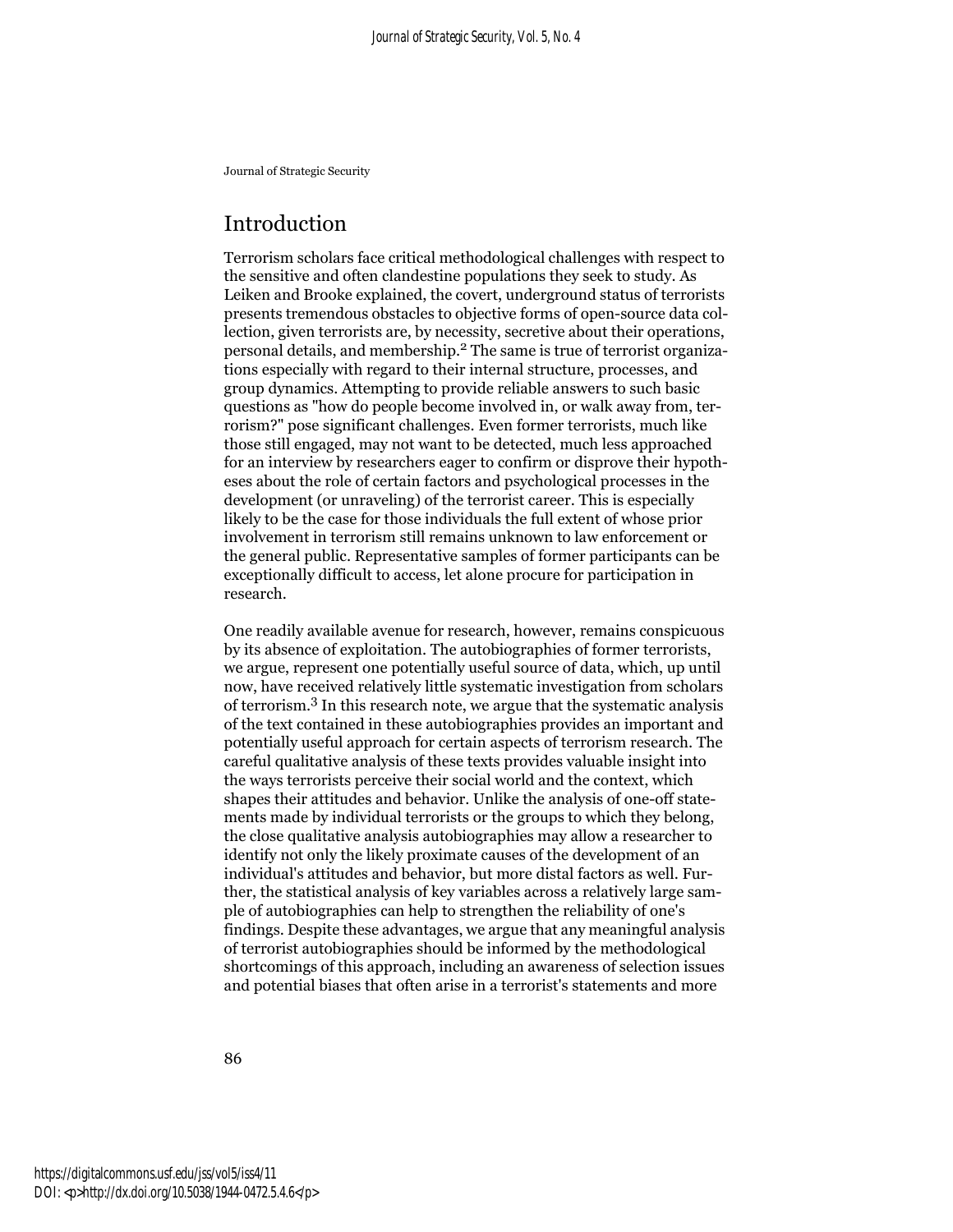specifically in their autobiographies. Moreover, we suggest that the analysis of terrorist autobiographies is most useful when rigorously triangulated against other data sources.

This note is divided into four sections. In the first, we highlight several studies, which have successfully utilized terrorist autobiographies to obtain information about difficult-to-research questions in terrorism studies. In the second section, we discuss the methodological advantages to analysis of the text contained in these autobiographies. In the third section, we highlight potential selection issues and biases that may arise in the analysis of such accounts. We conclude in the fourth section by summarizing the potential usefulness of analyzing terrorist autobiographies to inform other aspects of the research process and as a means of triangulating data sources.

#### Analyzing Terrorist Autobiographies

Recent studies reveal that the analysis of terrorist communications, and, in particular, the analysis of short statements issued by terrorist groups, online chatter, as well as longer communiqués, speeches, and interviews holds great promise. A special issue of the journal *Dynamics of Asymmetric Conflict*, for instance, showcases the ways in which the linguistic content analysis of material written by terrorists can be used to uncover relationships between the nature of group rhetoric and the incidence of terrorist violence. Based upon an analysis of 296 speeches, interviews, and articles by members of two violent and two non-violent Islamist extremist groups, Pennebaker suggested that in the month preceding a terrorist attack, the violent groups altered their language use in ways that "suggested less divergent thinking and cognitive complexity."4 In a similar fashion, Hermann and Sakiev conducted a systematic analysis of the rhetoric of the leaders of the same violent groups (al-Qaida in the Arabian Peninsula and al-Qaida central) and were consequently able to chart systematic and observable changes in rhetoric during the period immediately preceding an attack.5 In previous studies, Smith, Suedfeld, Conway, and Winter and Smith coded and analyzed documents issued by terrorist groups, as well as relevant control groups operating in similar contexts with similar ideologies; these studies found that terrorist groups expressed significantly higher in-group affiliation, power-motive imagery, and lower out-group affiliation, as well as differences in value references and integrative complexity.6 Studies such as these provide additional insight into whether an extremist group might engage in violence based upon an analysis of their public statements and communiqués, as well as when an attack may be imminent.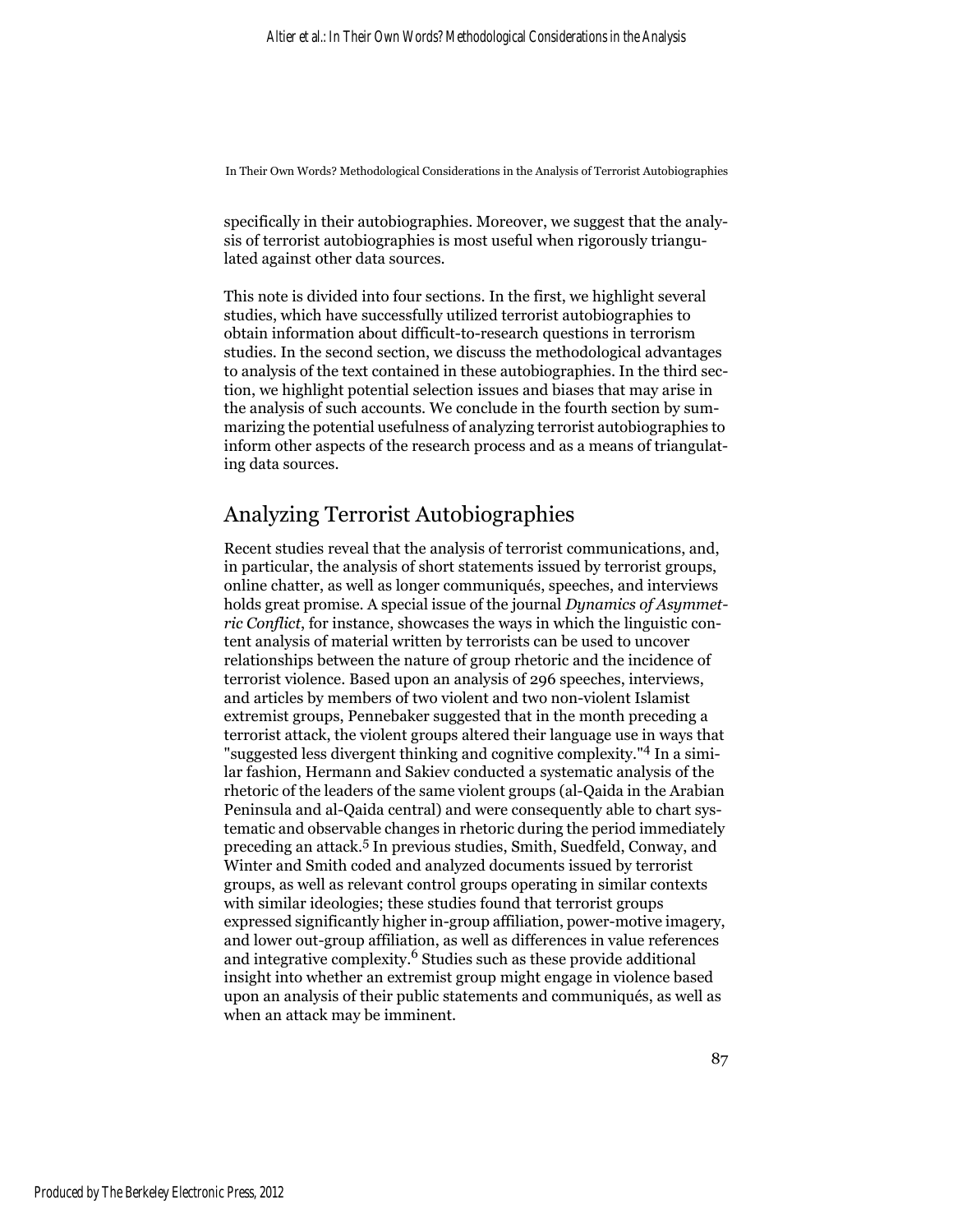Still, analysis of terrorist communications has rarely been extended to deeper consideration of autobiographical accounts. Despite calls as early as 1987 by Rapport and Cordes for the systematic analysis of terrorist memoirs or autobiographies, these longer, more detailed accounts of terrorist involvement remain largely unexploited.7 The paucity of studies is startling because, as Rapoport pointed out, these memoirs intuitively "ought to be very useful and revealing."8 Indeed, several recent studies highlight the ways in which the systematic analysis of these accounts can lend insight into the mindset of the terrorist or the inner-workings of terrorist organizations. Shapiro and Siegel, for example, analyzed 90 terrorist memoirs covering a range of terrorist groups, from Marxist groups in Russia in the late 19th Century to Western European leftist groups in the 1970s to the modern Islamist groups of today.9 They collected a wide array of information from these autobiographies, including the organization to which the individuals belonged, factors that might potentially bias their memoirs (e.g., their degree of repentance, whether they were a government agent or not), as well as a range of dichotomously coded variables of interest, including whether they mentioned disagreement with the group's political goals, tactics, and targets; problems maintaining discipline; levels of hierarchy within the group; and the degree of bureaucratic record-keeping. Shapiro and Siegel then subjected their data to quantitative analysis and found, consistent with their theory and controlling for a host of potential confounding variables, that terrorist organizations have strong incentives to keep security-reducing records in certain operational environments. Their analysis, moreover, suggests the quantitative analysis of information gleaned from terrorist accounts offers a useful complement to existing qualitative approaches. While the latter provides vivid insights into and illustrations of key organizational processes and issues associated with terrorist life, the former helps to establish the generalizability of one's findings across terrorists or terrorist organizations.

In a separate study, Teymur investigated the recruitment processes utilized by two different terrorist organizations, the Revolutionary People's Liberation Party/Front (DHKP/C) and Turkish Hezbollah by content coding various data from terrorist autobiographies in addition to administrative reports and transcripts of interviews and interrogations.10 These materials were largely obtained from Turkish National Police operations and represented the communications of individual members within these terrorist groups.11 Specifically, each of the organizations possessed an internal system of communications that required each member to write reports about a wide range of issues to inform the central committee, including intelligence reports, daily activity reports, and evaluations and recruitment reports. As such, the documents were not only written by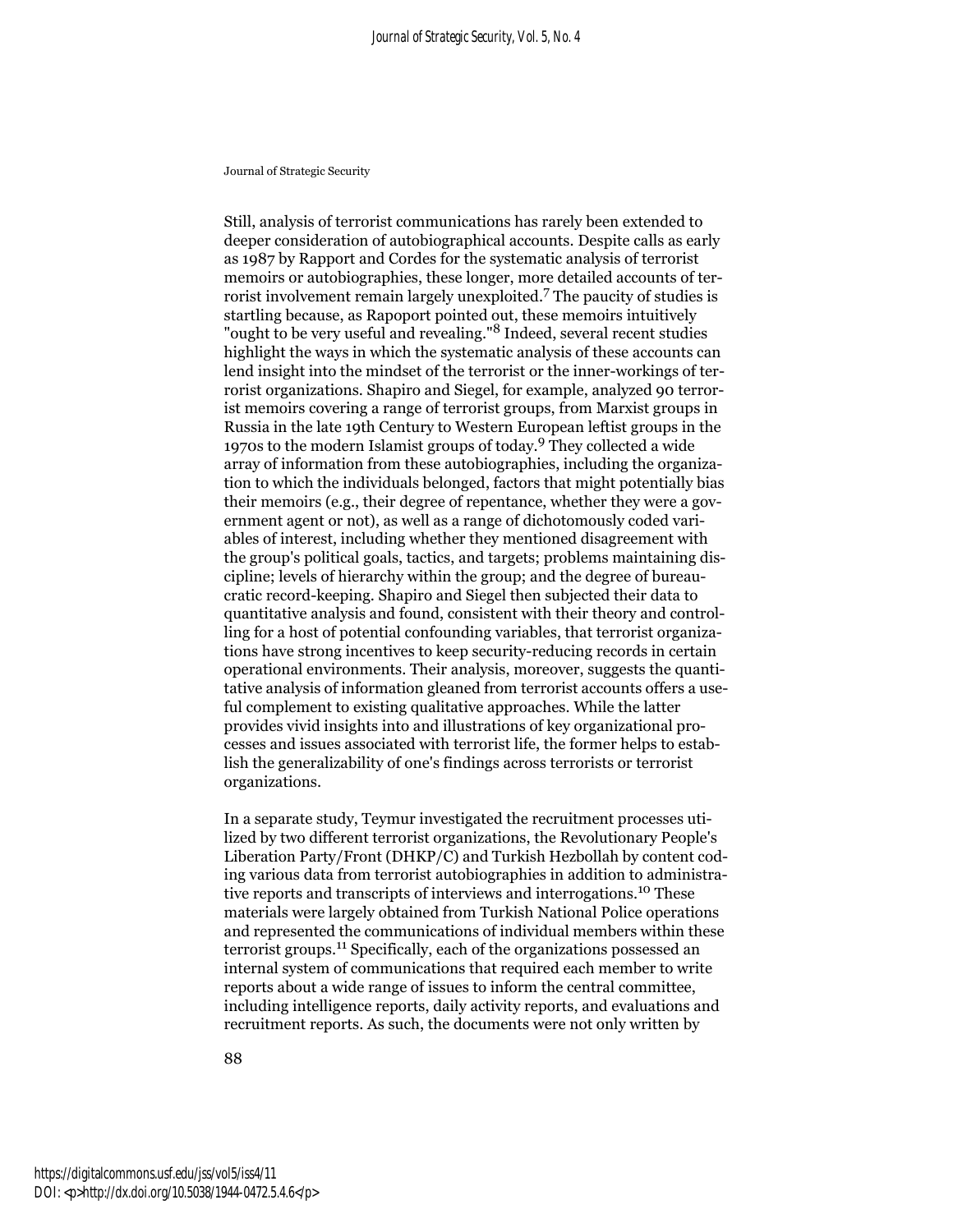actual members, but also included detailed explanations of the processes by which these individuals became sympathizers and eventually members of each group. As Teymur noted, these documents were written voluntarily, and not coerced, and thus may have suffered less from certain biases resulting from communications targeted at external audiences (although we would contend that they may also be *more* likely to suffer from certain biases when written for an internal audience such as group leaders who expect the individual to espouse the ideology).<sup>12</sup> In turn, Teymur was able to leverage these sources to answer key questions regarding terrorist recruitment, including how individuals might be deterred from joining or carrying out terrorist activities; what factors are related to joining a terrorist organization; what are the recruitment processes employed by DHKP/C and Turkish Hezbollah, specifically; what are, if any, the common recruitment procedures utilized by both groups; and finally what are the similarities and differences between these organizations.<sup>13</sup>

Extending these findings, Yilmaz utilized the content-coded data gleaned from Teymur's study to examine the patterns of involvement among individuals in terrorist groups.14 As noted by Yilmaz, autobiographies offer valuable information related to the demographics, motivations, and family backgrounds of individual terrorists.15 As such, Teymur's 219 terrorist autobiographies yielded consistent information across sources regarding individual members' demographic characteristics (e.g., age, gender, marital status, social class) as well as variables associated with relative deprivation (e.g., education, work status), frustration (e.g., school dropout status, loss of a loved one in a counterterrorism operation, prior arrests of family members), and social learning (e.g., family association to a terrorist group, recruitment method); and Yilmaz found that levels of terrorist involvement, at least in the DHKP/C and Turkish Hezbollah, could be explained by differences across the latter three categories of variables, controlling for demographic factors.<sup>16</sup>

### Methodological Advantages

Studies such as these highlight the ways in which terrorist autobiographies may be subject to systematic analysis to gain insight into difficultto-research questions. One advantage to analyzing terrorist autobiographies is that the analysis is based on primary, rather than secondary, sources. By letting the terrorists and former terrorists "speak for themselves," the approach increases the likelihood that the data one obtains are valid and meaningful representations of the attitudes, perceptions, and experiences of those involved in terrorism, and that they are reliable reflections of the mindset of participants at that particular point in their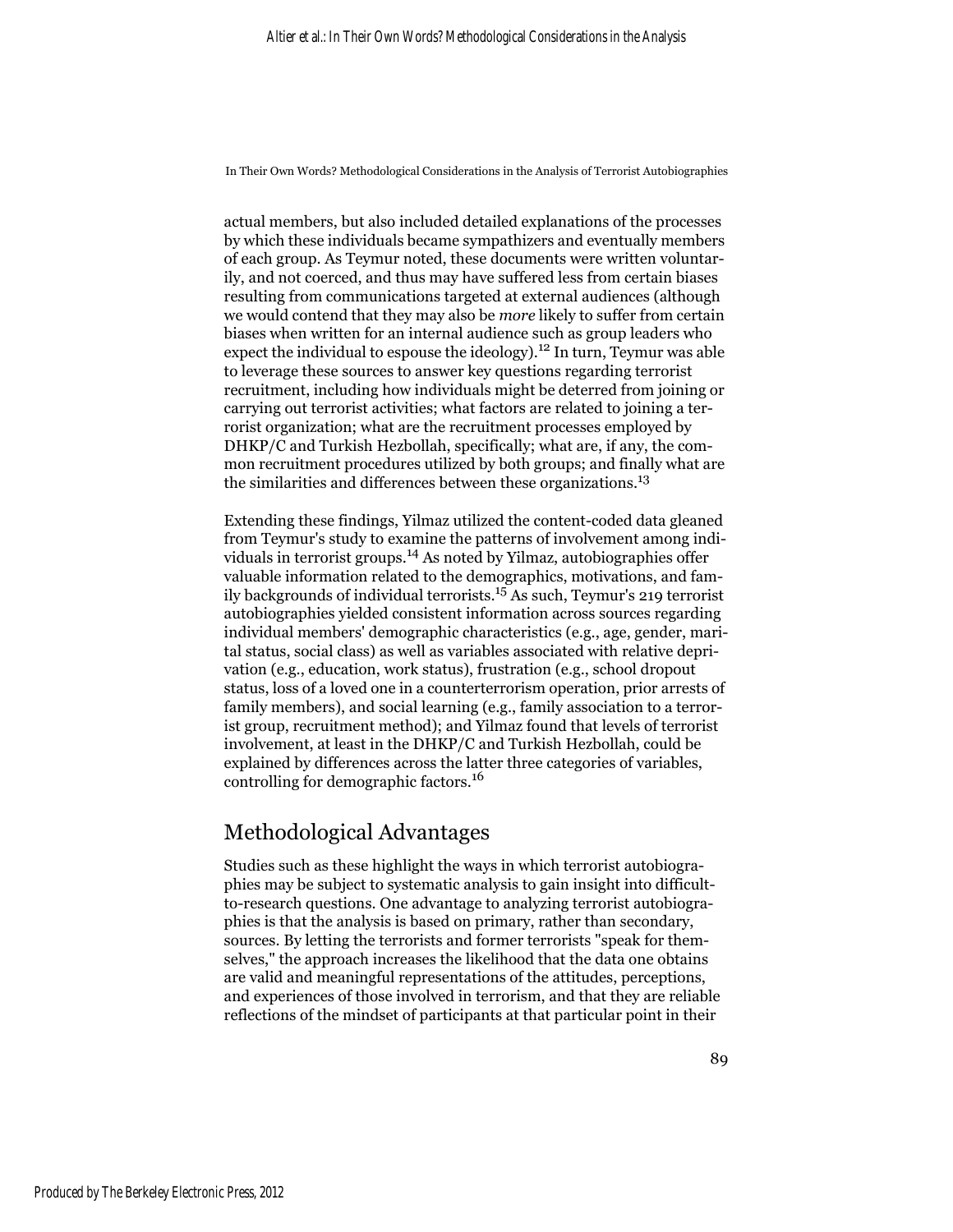developmental trajectory of involvement, engagement, and disengagement.17 Researchers, of course, will need to be attuned to and account for potential biases in the autobiographies, given authors may legitimize, rationalize, and justify their previous behavior as well as offer propaganda to further a group's "message" and cause. However, as noted by Cordes, these primary source materials are in large supply and are often more revealing than the author necessarily intends.<sup>18</sup>

Furthermore, it might be argued that regardless of whether an individual terrorist or former terrorist rationalizes their previous involvement, their accounts nevertheless still offer a lens through which to understand how terrorists construct their social realities, interpret their environments, and make critical life decisions. That is, terrorist autobiographies provide a window through which to examine how terrorists and former terrorists attach meaning to important life events and how their decisions are shaped by their unique cognitive interpretations of the world. Thus, terrorist autobiographies and statements, we argue, consistent with Cordes, reflect the best, and often only, insider perspective on terrorist life and thinking. They provide insights into the ways in which current and former terrorists perceive themselves, what they believe they are doing (or did in the past), and what they think their actions will (or did) accomplish. Though a common informal criticism of the use of terrorist autobiographies is that "they aren't telling the truth," the issue of the accuracy of recollected events represents only one of several critical features of interest in examining these sources. A more important dimension of interest is in how we understand the meaning of events for the individual and the context in which critical decisions or judgments were made. The same issues arise, for example, in first-hand interviews with former participants.

Second, when undertaking a content analysis of terrorist autobiographies the researcher only needs access to the specified recorded material to be coded in order to proceed with the analysis.19 While the degree to which one is able to access relevant source information depends on the phenomenon under investigation and the unique characteristics of a particular study, content analytic techniques used in the context described here (and used on terrorist communications more broadly) hold the advantage of being more feasible and economical in terms of time, labor, and money rather than, for instance, a large-scale survey or extensive field or ethnographic work.

Third, because the data are already in hand, researchers may be able to rerun their own (or others') analysis more easily to test a new variable, correct errors in a previous study, utilize a new method of measurement, or ensure the reliability and replicability of the findings.20 Re-conducting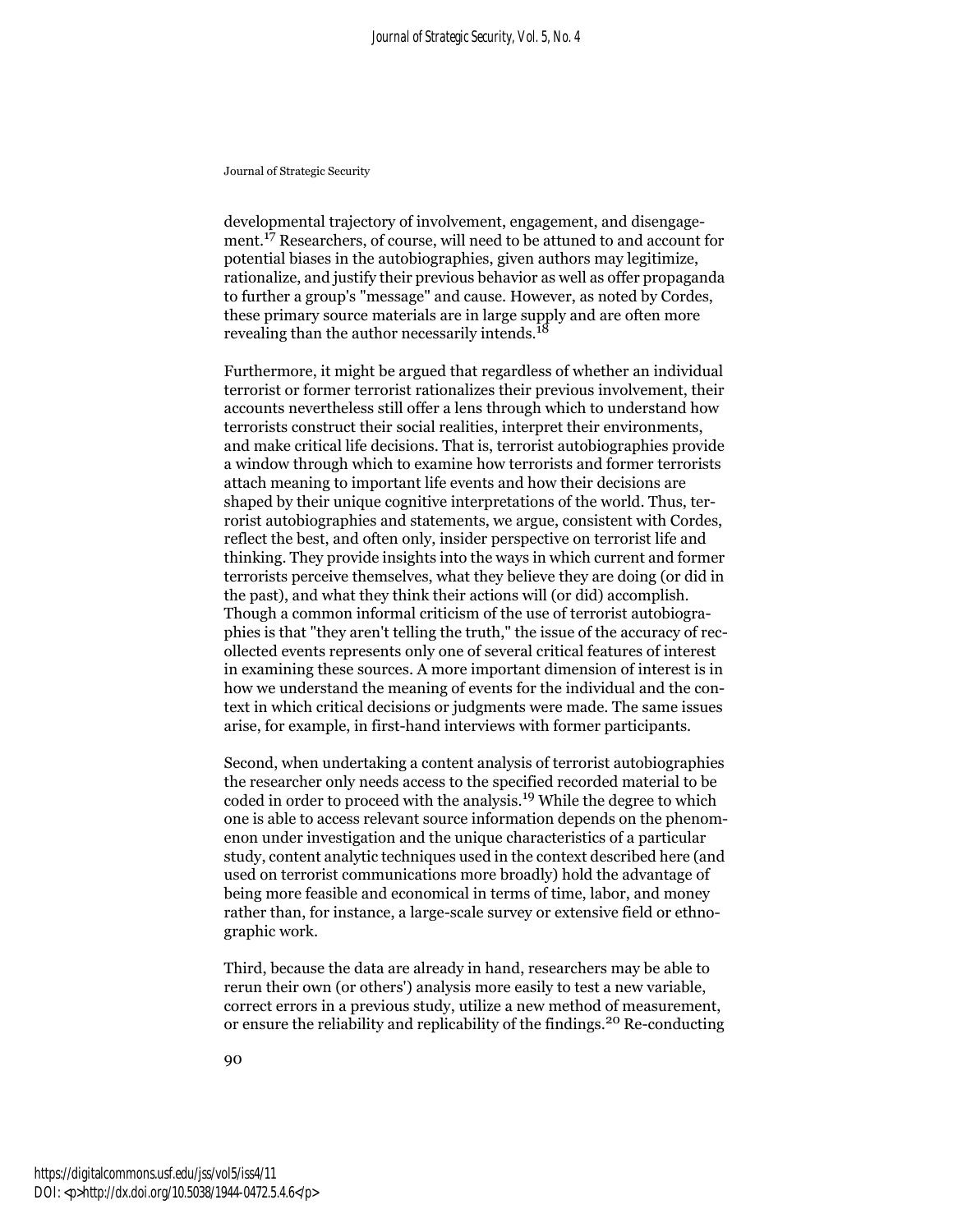an interview, a survey, or an experiment can be time-consuming and costly. Moreover, with respect to field research, if something goes wrong in the study, it may be nearly impossible for the researcher to obtain access to the particular event or phenomenon of interest (given it may no longer exist). With content analysis, however, it is usually just a matter of recoding and/or reanalyzing data that are already in hand.

Fourth, while many survey-based studies tend to suffer from crosssectional data collection approaches where predictor and criterion measures are collected at the same point in time, content analysis often permits the researcher to study the processes, which underlie a specific phenomenon over a long period of time.21 For instance, Mumford's analysis of 120 historically notable leaders, including Theodore Roosevelt, Woodrow Wilson, Martin Luther King, and Franklin D. Roosevelt, among others, permitted the study of outstanding forms of leadership across time, including the years spanning the leaders' rise-to-power, pinnacleof-power, and fall-from-power.22 In a similar fashion, one could use the life-histories of terrorists, for example, to identify the range of factors offered in accounts of individuals' disengagement from and reengagement in terrorism, but also whether these differ based on the reasons for their initial involvement and their experiences and roles held in the terrorist organization as well as other socio-demographic factors that might have influenced the choices they eventually made. Related to the temporal issue, terrorist autobiographies offer the advantage of providing information that tends to span most, if not all, of the individual terrorist's life course. As such, it is possible to examine a wide array of terrorism-related issues, such as reasons for engaging in terrorism, factors associated with sustained involvement, as well as those linked with disengagement.

Fifth, content analysis, like comparative historical analysis, has the advantage of being unobtrusive in that the researcher is unlikely to influence the subject of his or her study during the data collection process.<sup>23</sup> This is not true of more obtrusive forms of research such as surveys, interviews, and fieldwork, where the researcher often interacts with and potentially influences those being observed and the data collected. For instance, in field or ethnographic work, it is likely that the subjects being observed will behave quite differently precisely because they are being watched. Likewise, the wording and ordering of questions by a researcher has the potential to introduce bias into a survey, particularly when questions and available answer choices are unclear or questions are sensitive. The same is true of experiments when interventions are poorly designed or subjects are aware of the intent of the study. Thus, content analysis, limits *reactivity* or a change in the subjects' behavior due to: 1) their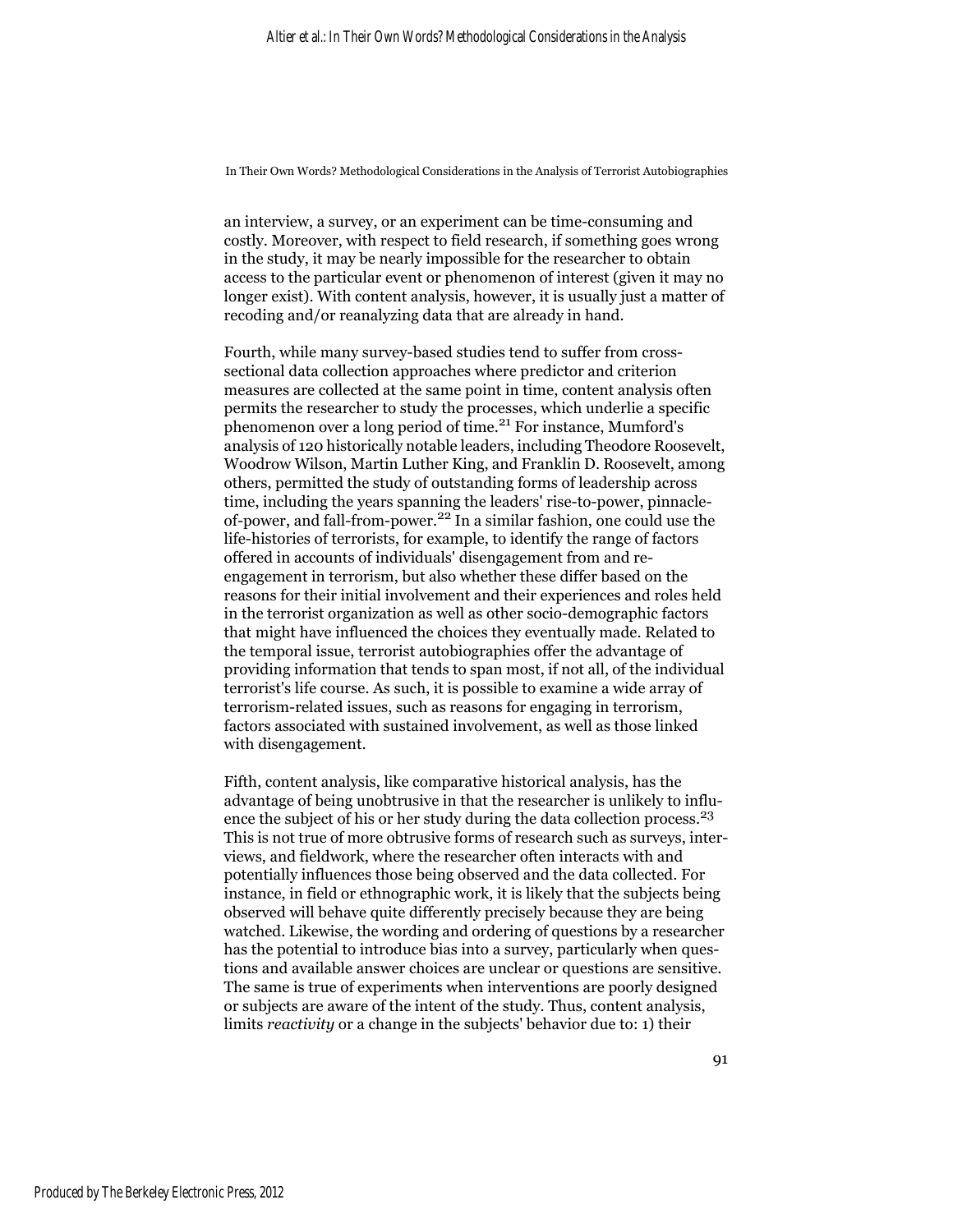knowledge that they are being observed, 2) their expectations about their role in the study or how they should behave/feel, 3) their interaction with the researcher, or 4) the artificiality or unfamiliarity with the task.<sup>24</sup>

Finally, as noted by Krippendorff, other advantages to the content analytic approach are that it compensates for researchers' inability to directly observe the target phenomena (as is the case with terrorists) and allows for the collection of a large number of observations for statistical analysis.25 The method also allows the researcher to translate unstructured material into data, while still being sensitive to the larger external context (which is not the case with, for instance, with laboratory experiments).<sup>26</sup>

### Methodological Shortcomings

The use of historical sources, including autobiographies, to quantitatively test hypotheses related to terrorism is always limited by certain methodological shortcomings. First, as mentioned earlier, content analytic approaches are hindered by their reliance on available records of source material.27 As such, while certain social phenomena may have a rich source of recorded information for researchers to draw on (e.g., speeches of former U.S. Presidents, corporate philosophies of world business leaders), other phenomena may be less well documented (e.g., childhood upbringings of Hamas members). Moreover, with regard to terrorism specifically, certain individuals may only detail certain aspects of their life history and further may be selective in what they choose to disclose information about. The same is true of terrorist organizations, which may only publicly reveal certain facets of their internal structure, operations, etc. As noted by Shapiro and Siegel, for instance, ex-terrorists and those who edit their manuscripts may only report what they consider exciting, interesting aspects of their life leaving the researcher lacking access to more mundane, but essential information.28 Conversely, ex-terrorists and the editors of their memoirs may also exclude details of highly controversial events or attitudes that could pose a risk to their safety or others. As such, because of valid concerns about 'completeness,' researchers may lack crucial details about key events in terrorists' life courses and corresponding emotions or attitudes.

Second, in many cases samples of recorded material may be tainted by potential biases. Indeed, certain terrorists and former terrorists may be more likely to write autobiographies, and there may be something systematically and crucially different about these terrorists in terms of personality, motivation, and other individual differences when compared with the more general population. As noted by Shapiro and Siegel, one might be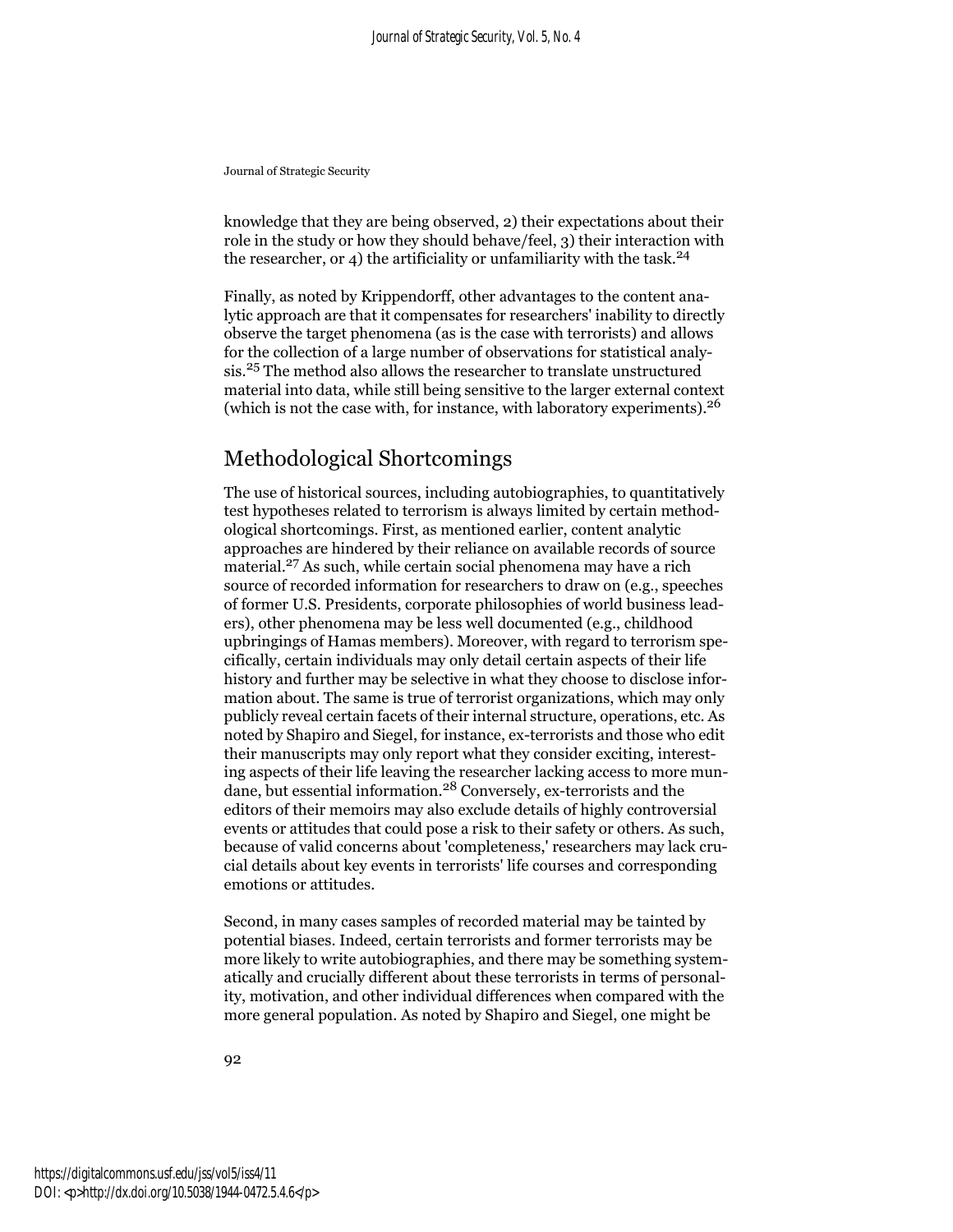rightfully concerned that there are certain characteristics of terrorists that could potentially bias these sources and result in skewed inferences about the internal workings and psychological processes governing terrorist phenomena.29 Shapiro and Siegel, for instance, noted that individuals who write memoirs often have strong motivations to portray their actions in the most favorable light possible. Cordes highlighted that such authors may choose not to report important details in their life history or they may use their autobiographies to pursue political ends, sensationalize events, and rationalize prior actions to governments, their constituencies, other terrorist groups, and themselves.<sup>30</sup> As such, it is to be expected that former terrorists who recall and reconstruct their participation in especially favorable terms, what is often referred to as "hindsight bias," are also those who are more likely to minimize the extent to which they report and discuss issues related to intra-organizational strife and conflict, and vice-versa for those who are government agents formerly embedded in terrorist cells.31 Thus, the data that researchers obtain via content analysis may be less valid if the intention is to assess actual events as opposed to how events are represented.

Third and related, the results of quantitative analyses of autobiographical material are dependent on the sources available and consulted, and there may be selection issues in the sample of communications one obtains. This is especially true when certain recorded communications are not accessible for various reasons (e.g., destruction, security issues, etc.). It is also likely that when the intent of the study is to make inferences regarding a larger population beyond those individuals or organizations whose communications are included in the sample. For example, because the successful waging of a terrorist campaign necessitates that a terrorist organization and its members remain somewhat clandestine, it seems likely that members of terrorists groups who have already laid down their arms, such as the Provisional Irish Republican Army and the African National Congress, are more likely to write autobiographies than those still engaged in violence (e.g., al-Qaida, Hamas, Hezbollah, the Continuity IRA). As such, the sample of terrorist autobiographies that are available may not represent a random sample of the universe of terrorist groups or of individual terrorists. This problem is further complicated by the inherent biases introduced by various problematic elements of the sources, such as those discussed above. Again, splitting or stratifying the sample by potential selection issues (e.g., whether the terrorist was a member of a group that collectively disengaged) and qualifying one's findings are two ways to address these issues in any analysis.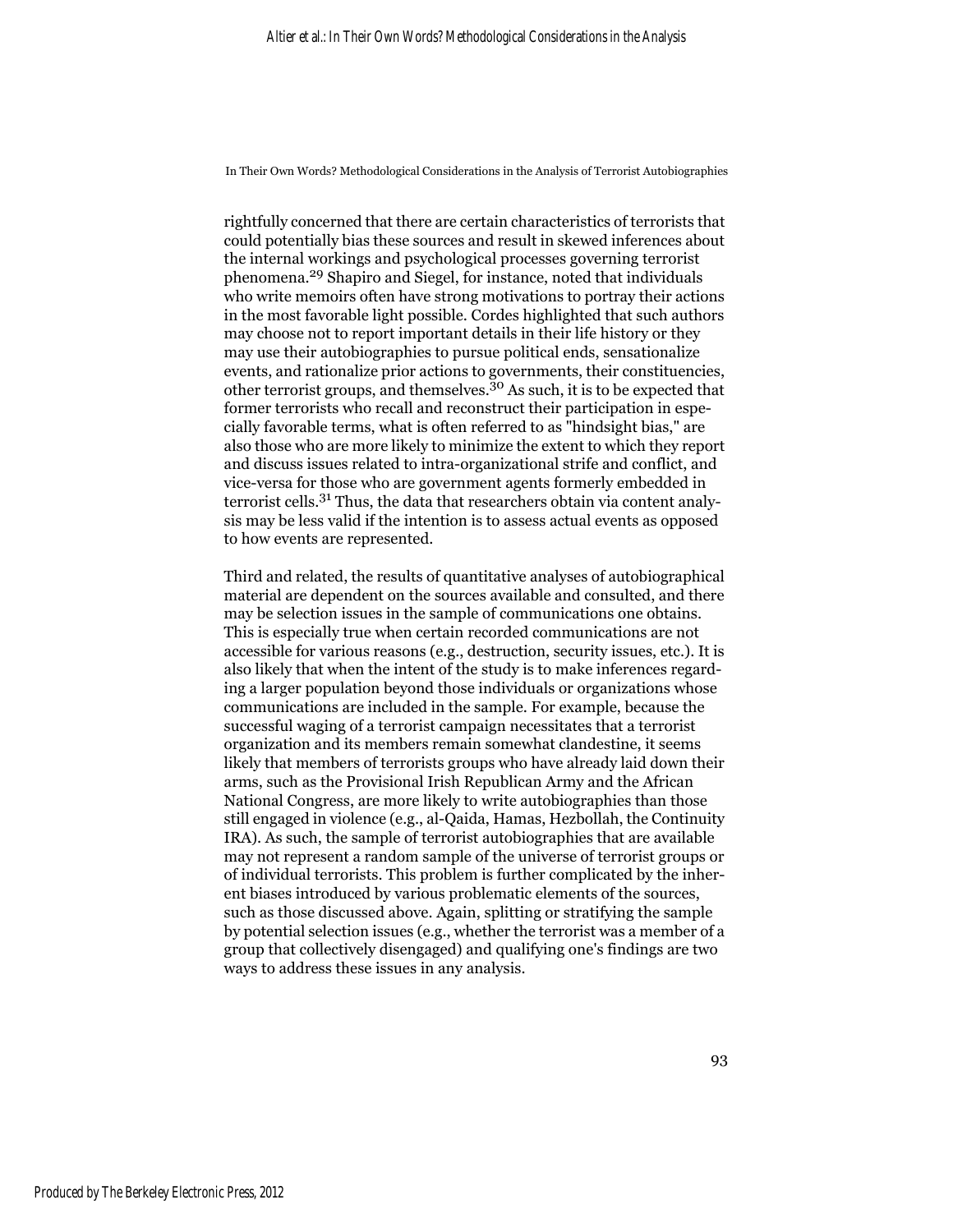Fourth, similar to any research methodology, the reliability and validity of content analysis may be limited by faults in research design and implementation. The choices individual researchers make in defining, conceptualizing, operationalizing, measuring, and analyzing key variables and in their sampling design may taint their findings. Of particular importance to content analytic techniques that use individuals rather than computers to code key variables is the assurance of intra-coder and inter-coder reliability. *Intra-coder reliability* refers to the likelihood that any single individual codes the same content in a similar fashion at more than one point in time. *Inter-coder reliability* refers to the likelihood that, given the same material, any two coders will code the content in a similar fashion. In order to ensure and increase intra-coder and inter-coder reliability, it is often prudent for researchers to develop and pilot test detailed and clear coding protocols (e.g., the method for collecting the data, the application of the codebook). An additional factor important for content analyses is that the coders are blind to the researchers' key hypotheses. Knowledge of these hypotheses might bias the findings as coders might, consciously or subconsciously, search for and favor certain variables over others.

#### Conclusion

Despite the potential biases and selections issues that may arise in the analysis of autobiographical accounts written by terrorists and former terrorists, we believe that the qualitative and quantitative analysis of these texts still holds great promise particularly for difficult-to-research topics in terrorism. Given renewed emphasis in the terrorism studies community on the value of integrating computational and qualitative methods even within limited (small-n) data,  $3^2$  at the very least, we would expect autobiographical accounts of terrorists and former terrorists to offer one kind of data point against which other data may be triangulated. In particular, the availability of first-hand interviews with former terrorists appears to be on the increase.33 Interviews with individuals involved (or formerly involved) in terrorism certainly provide a useful avenue to investigate the attitudes, intentions, and behavior of these individuals as well as the internal structures, processes, and group dynamics of the organizations to which they belong. Although the costs and time associated with interviewing often preclude researchers from obtaining sufficiently large enough samples for any sort of meaningful statistical analysis and issues associated with obtaining a representative sample, and thus, establishing the generalizability of the findings remain, interviews can aid in establishing causality between key variables as opposed to sheer correlation or association (which is most commonly the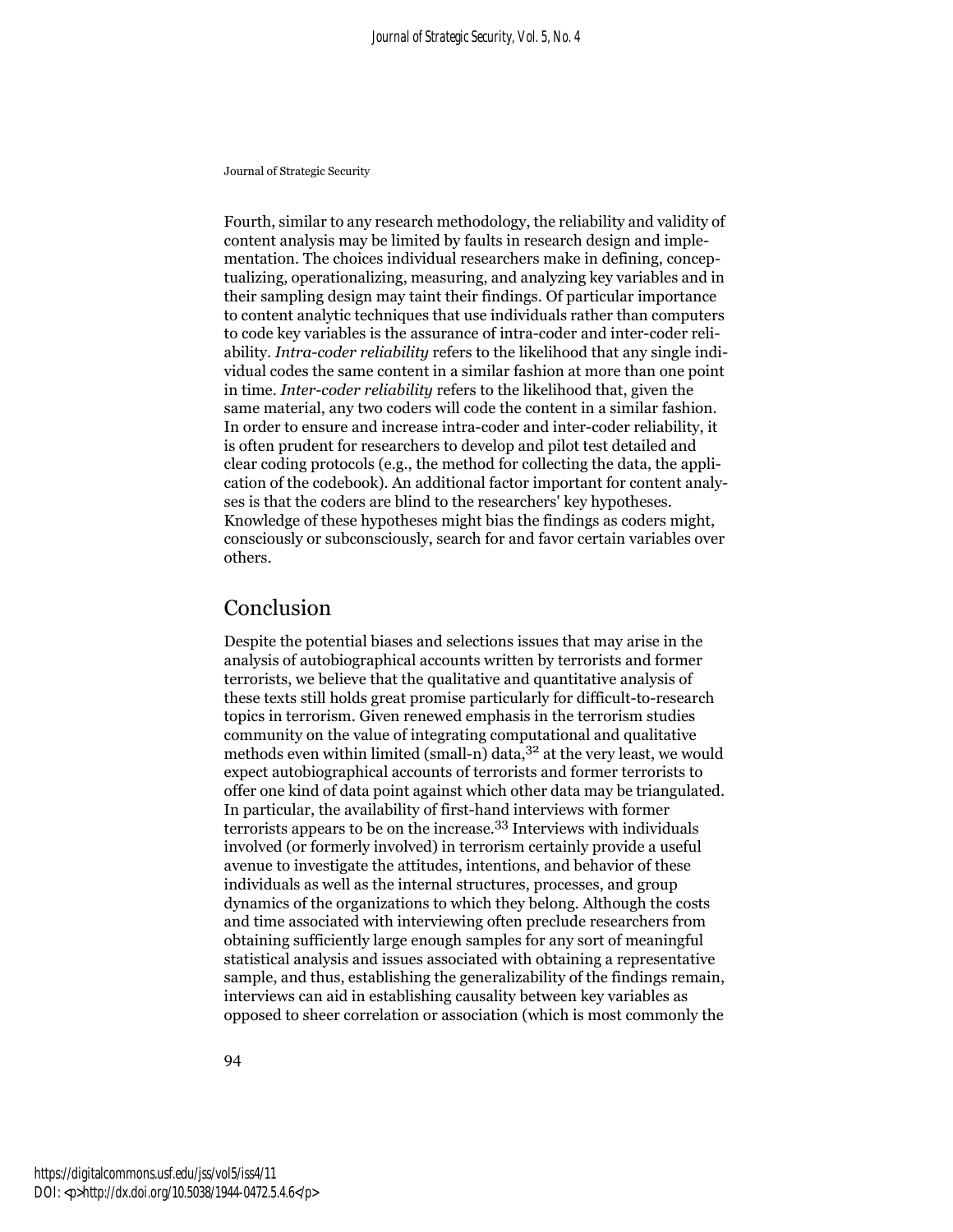case in statistical analyses). Interviews can also offer a deeper insight into the psychological processes at work, as well as how and why certain factors interact to shape the incentive structure and decision calculus of terrorists who are, for example, about to disengage or former terrorists on the precipice of re-engaging in violent activity.

For those former terrorists who are still alive, the careful reading of a terrorist's autobiography can provide researchers with added insight during all stages of the interview process, from the first point of contact, through addressing necessary security concerns in arranging the interview, and in the tailoring of questions. Having a deeper knowledge of an individual's upbringing, the reasons for his or her involvement in terrorism, experiences in the terrorist group, and disengagement and, if applicable, reengagement allow a researcher to establish rapport with the interviewee and ask targeted questions focused on a particular event or decision in his or her life course. Further, many times, the use of targeted questions based on one's autobiographical account helps to uncover any attempts in the work to sensationalize events or editorial decisions to remove or dramatize certain events. The reading and systematic analysis of these autobiographies can also provide researchers with additional insight into clandestine organizations that he or she may want to try to study in the field. A deeper knowledge of the inner-workings of these groups is crucial when approaching members of their political front or the actual clandestine organization. A deeper understanding of the value of this source of data is critical before we can begin to conduct the kinds of rigorous data analysis that would allow for greater statistical inference in generalizing across autobiographies. It is our modest hope that this article contributes to that awareness.

#### About the Authors

Mary Beth Altier is a Postdoctoral Fellow at the International Center for the Study of Terrorism at the Pennsylvania State University. She holds a Ph.D. in politics from Princeton University and researches political attitudes and political behavior in divided societies especially as they relate to national security and foreign policy.

John G. Horgan is Director of the International Center for the Study of Terrorism at the Pennsylvania State University. He is Associate Editor of *Dynamics of Asymmetric Conflict*, and is a member of the editorial boards of journals including *Terrorism and Political Violence*, and *Studies in Conflict and Terrorism*. Dr. Horgan holds a Ph.D. in Applied Psychology from University College, Cork.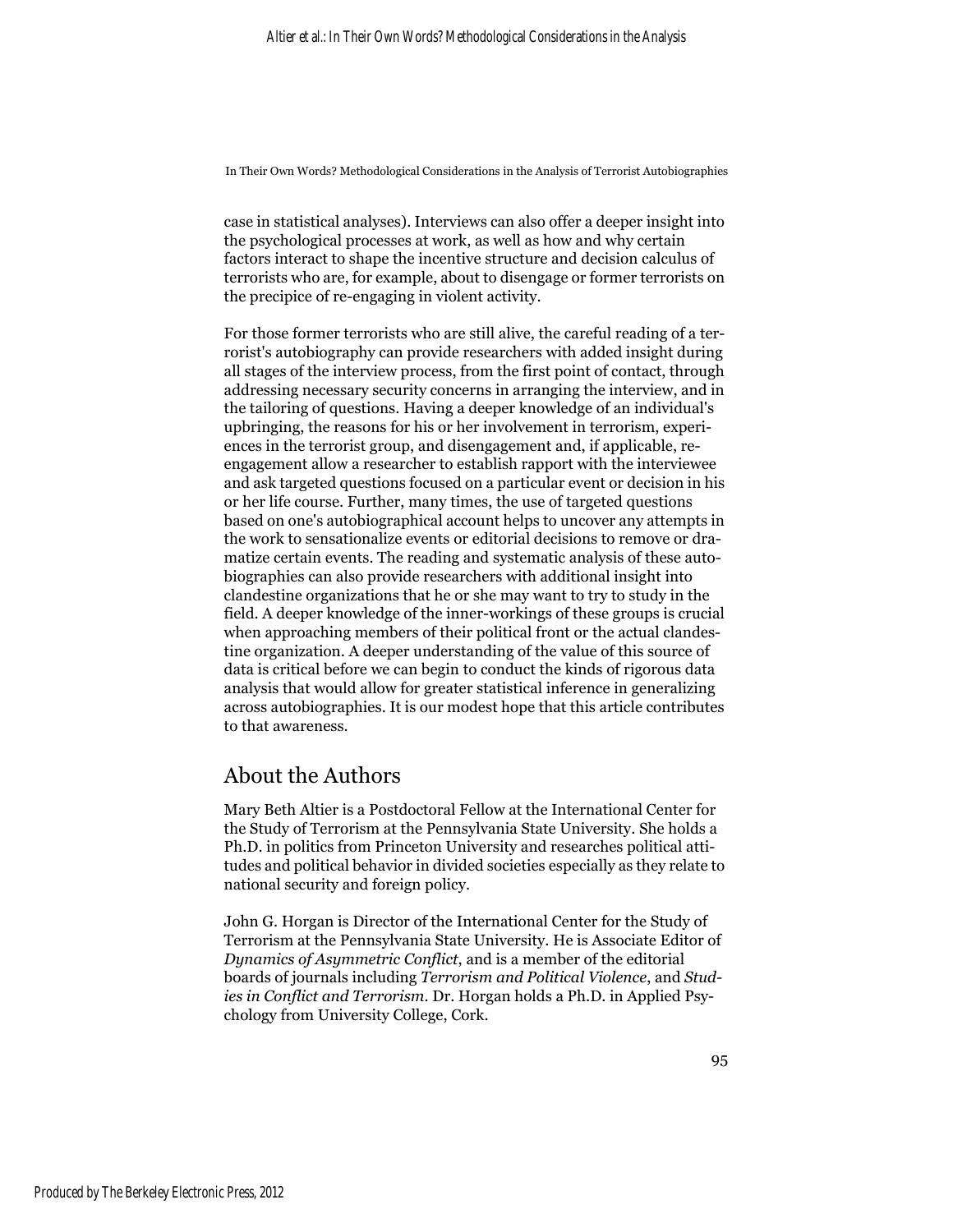Christian N. Thoroughgood is a doctoral candidate in the Industrial-Organizational Psychology program at Penn State University and is currently a graduate instructor and a research assistant in the university's International Center for the Study of Terrorism. Mr. Thoroughgood's current research interests include leadership, followership, gender, race, and intersectional identities in the workplace, counterproductive work behaviors, as well as dark personality traits (narcissism, Machiavellianism, psychopathy) in organizational settings.

#### References

- 1 This research is sponsored by the U.S. Department of Homeland Security's Science and Technology Directorate and coordinated through the U.K. Home Office. The views and conclusions contained in this document are those of the authors and should not be interpreted as necessarily representing the official policies, either expressed or implied, of the Department of Homeland Security or the Home Office.
- 2 Robert S. Leiken and Steven Brooke, "The Quantitative Analysis of Terrorism and Immigration: An Initial Exploration," *Terrorism and Political Violence* 18 (2006): 503–521.
- 3 Exceptions include David Rapoport, "The International World as Some Terrorists have Seen It: A Look at a Century of Memoirs," *Inside Terrorist Organizations* (special issue of *Journal of Strategic Studies*) 10 (1987): 13–31; Jacob N. Shapiro and David A. Siegel, "Moral Hazard, Discipline, and the Management of Terrorist Organizations," *World Politics* 64 (2012): 39–78; Samih Teymur, "A Conceptual Map for Understanding the Terrorist Recruitment Process: Observation and Analysis of DHKP/C, PKK, and Turkish Hezbollah Terrorist Organizations" (unpublished doctoral dissertation, University of North Texas, 2007); Ismail Yilmaz, "Patterns of Differential Involvement in Terrorist Activities: Evidence from DHKP/C and Turkish Hezbollah Cases" (unpublished doctoral dissertation, Virginia Commonwealth University, 2009).
- 4 James W. Pennebaker, "Using Computer Analyses to Identify Language Style and Aggressive Intent: The Secret Life of Function Words," *Dynamics of Asymmetric Conflict* 4 (2011): 92–102.
- 5 Margaret G. Hermann and Azamat Sakiev, "Leadership, Terrorism, and the Use of Violence," *Dynamics of Asymmetric Conflict* 4 (2011): 126–134.
- 6 Allison G. Smith, "The Implicit Motives of Terrorist Groups: How the Needs for Affiliation and Power Translate into Death and Destruction," *Political Psychology* 29 (2008): 55–75; Allison G. Smith, Peter Suedfeld, Lucian G. Conway, and David Winter, "The Language of Violence: Distinguishing Terrorist from Non-terrorist Thematic Content Analysis," *Dynamics of Asymmetric Conflict* 1 (2008): 142–163.
- 7 Rapoport, "The International World as Some Terrorists Have Seen It;" Bonnie Cordes, "When Terrorists Do the Talking: Reflections on Terrorist Literature," *Journal of Strategic Studies* 10 (1987): 150–171.
- 8 Rapoport, "The International World as Some Terrorists Have Seen It."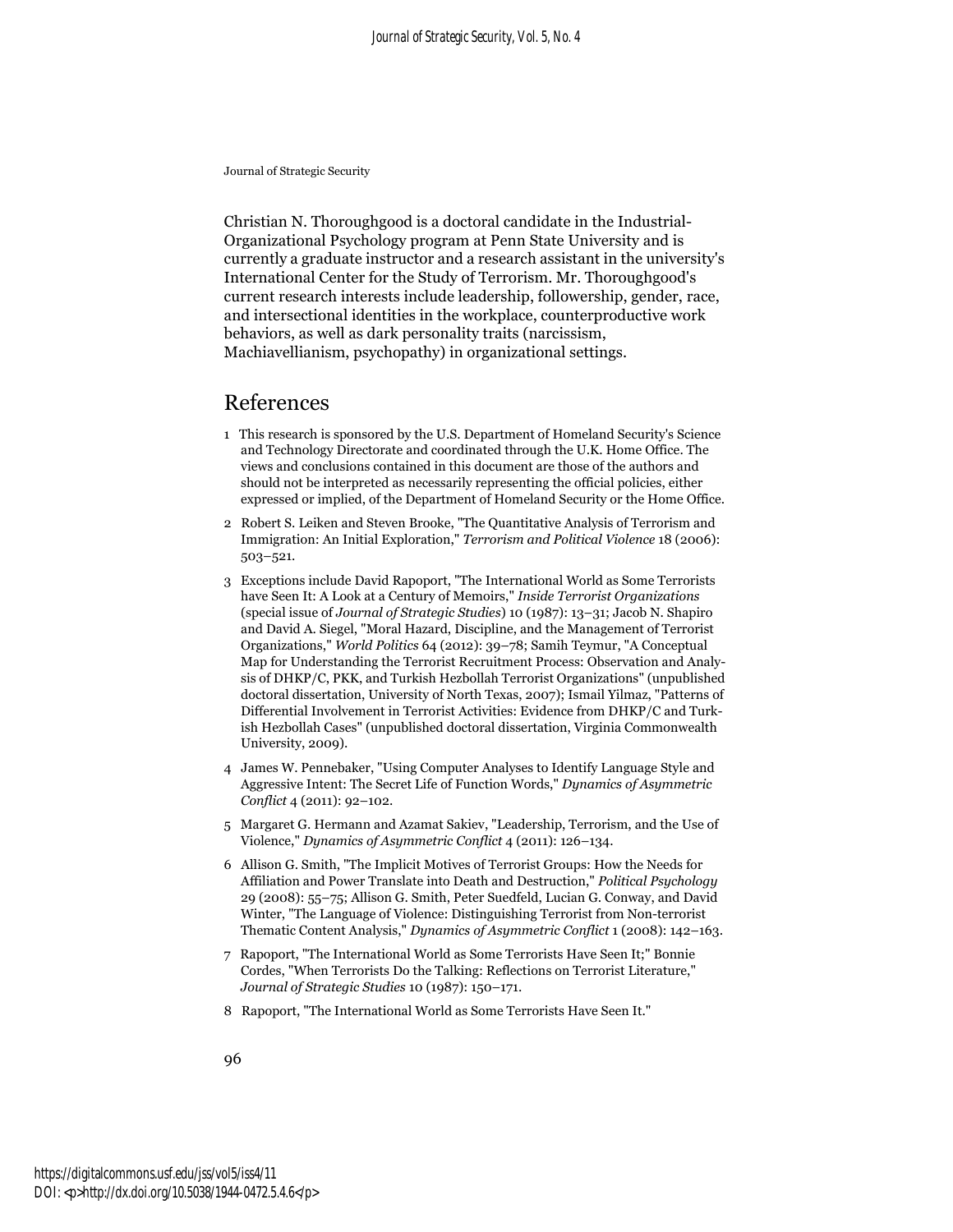- 9 Shapiro and Siegel, "Moral Hazard, Discipline, and the Management of Terrorist Organizations."
- 10 Teymur, "A Conceptual Map for Understanding the Terrorist Recruitment Process."
- 11 Ibid.
- 12 Ibid.
- 13 Ibid.
- 14 Yilmaz, "Patterns of Differential Involvement in Terrorist Activities."
- 15 Ibid.
- 16 Ibid.
- 17 Jeffrey Ross, "Taking Stock of Research Methods and Analysis on Oppositional Political Terrorism," *The American Sociologist* 35 (2004): 26–37.
- 18 Cordes, "When Terrorists Do the Talking."
- 19 Babbie, Earl, *The Basics of Social Research* (2nd edition) (Belmont: Wadsworth, 2001), 325.
- 20 Ibid, 330.
- 21 Ibid.
- 22 Mumford, Michael D., *Pathways to Outstanding Leadership: A Comparative Analysis of Charismatic, Pragmatic, and Ideological Leaders* (Mahwah: Erlbaum Press, 2006).
- 23 Krippendorff, Klaus, *Content Analysis: An Introduction to its Methodology* (Thousand Oaks: Sage Publications, 2004), 40.
- 24 Ibid.
- 25 Ibid, 32, 42.
- 26 Ibid, 40.
- 27 Babbie, *The Basics of Social Research*, 330.
- 28 Shapiro and Siegel, "Moral Hazard, Discipline, and the Management of Terrorist Organizations."
- 29 Ibid.
- 30 Cordes, "When Terrorists Do the Talking: Reflections on Terrorist Literature."
- 31 Shapiro and Siegel, "Moral Hazard, Discipline, and the Management of Terrorist Organizations."
- 32 Cale Horne and John Horgan, "Methodological Triangulation in the Analysis of Terrorist Networks," *Studies in Conflict and Terrorism* 35 (2012): 182–192.
- 33 Dolnik, Adam (ed.), *Conducting Terrorism Field Research: A Guide* (London: Routledge, forthcoming).